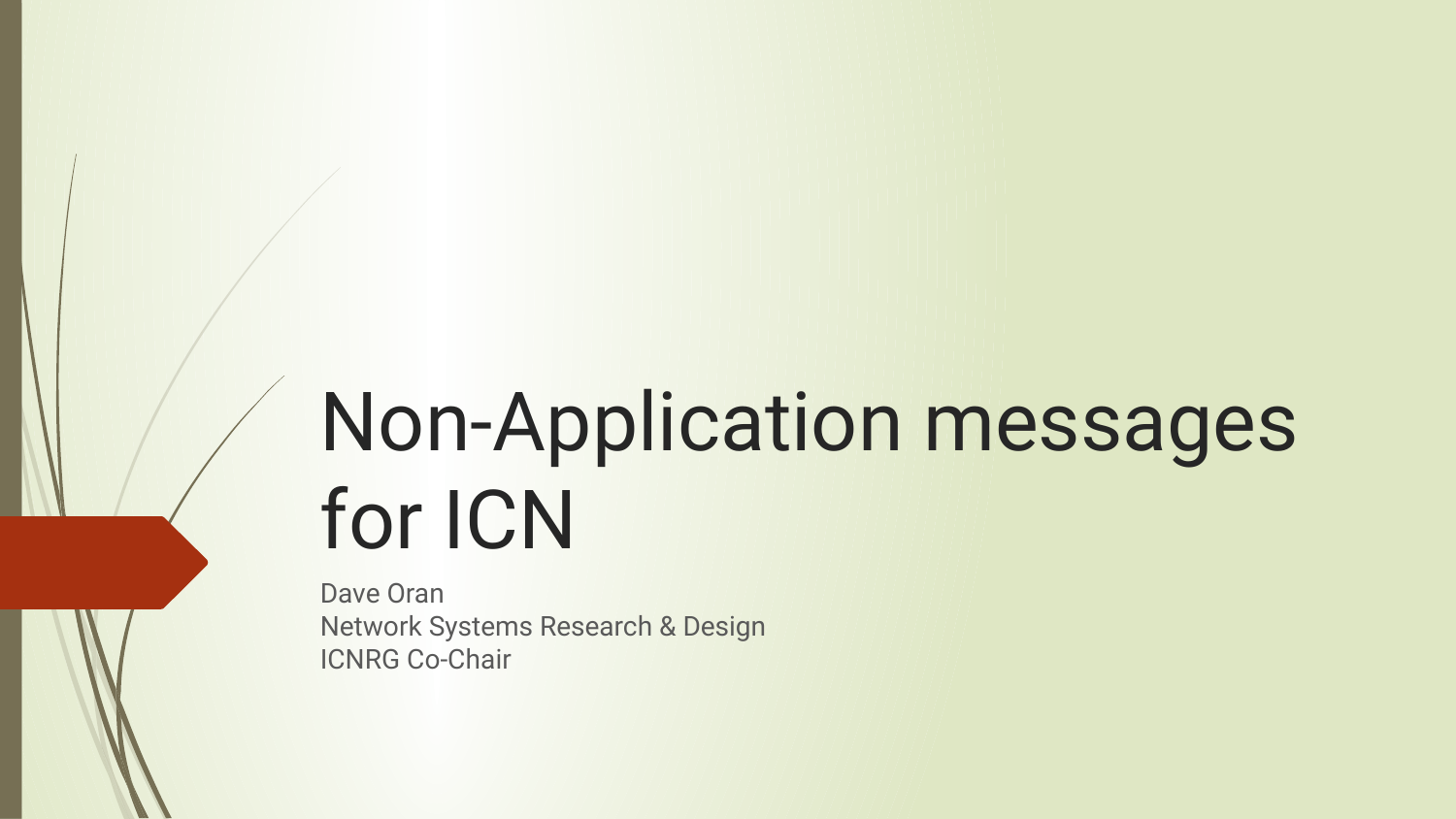## Problem Statement

- D Need ways to bootstrap ICN nodes
	- $\Box$  Need this to be secure without presuming a globally available keying service
- $\Box$  Need link and neighbor/adjacency initialization and maintenance
	- $I$  In IP this was custom per routing protocol, we can do better
- D Need localized error reporting over single hop
- Do not need (IMO):
	- $\Box$  "ICMP" equivalent Interest-Return in CCN or NAK in NDN does this
	- **Some kind of "Push" to proactively report errors**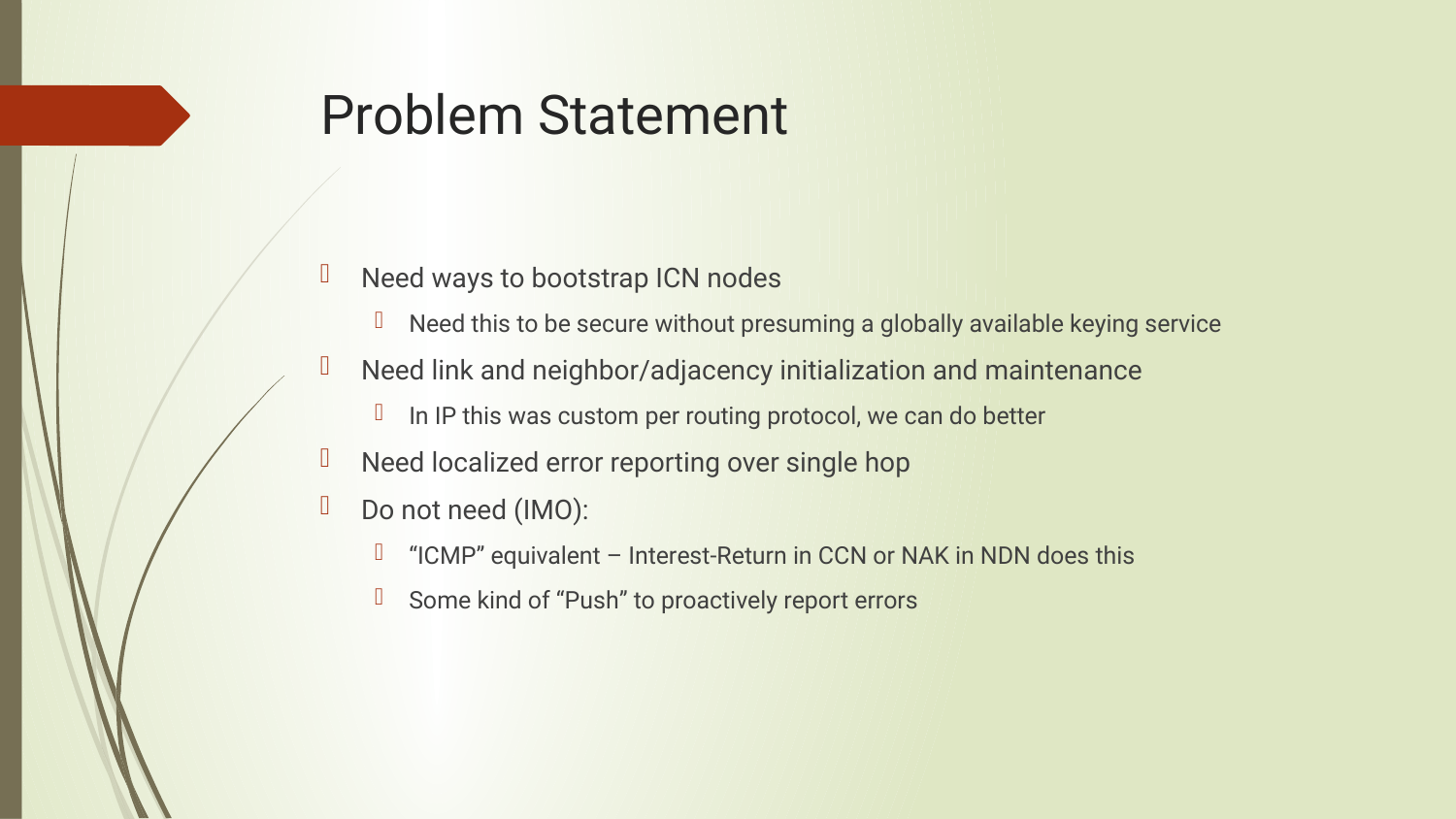### Toolkit we can use

#### D Local/custom Namespaces

- $\Box$  Explicitly scoped via the name
- **I** Implicitly scope via forwarding behaviors
- D Propagation/Scope Control
	- **U** Via Hop Limit
		- $H = 0$  -> Local forwarder only
		- HL=1 -> neighbor forwarder
		- (Note: CCNx has a hop limit, NDN does not)
	- **U** Via administrative scoping
		- **I** Some kind of "link local", "Site local" markers via new protocol machinery